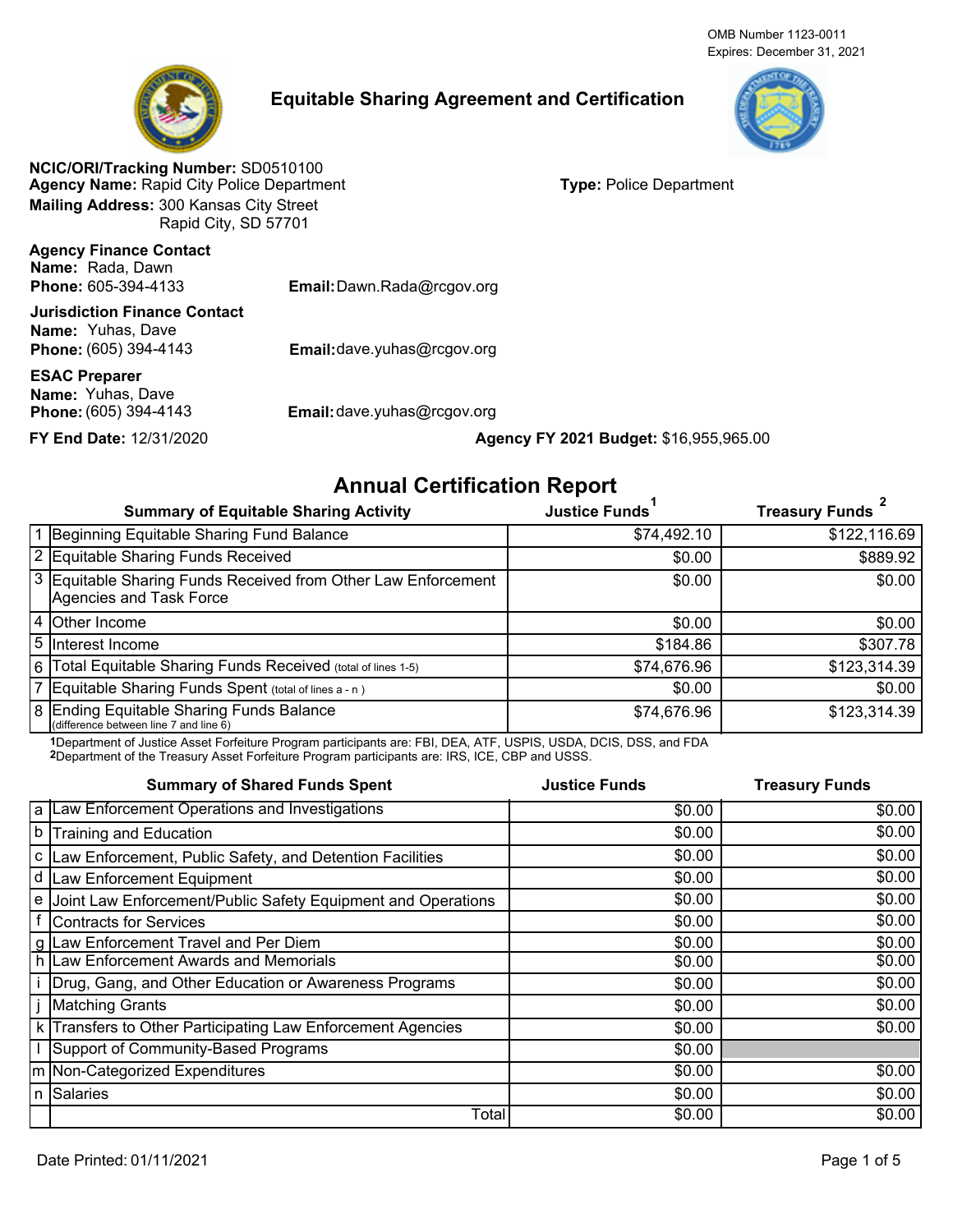## **Equitable Sharing Funds Received From Other Agencies**

| <b>Transferring Agency Name</b> | <b>Justice Funds</b> | <b>Treasury Funds</b> |
|---------------------------------|----------------------|-----------------------|
|                                 |                      |                       |
|                                 |                      |                       |

#### **Other Income**

| <b>Other Income Type</b> | <b>Justice Funds</b> | <b>Treasury Funds</b> |
|--------------------------|----------------------|-----------------------|
| <b>Other</b>             |                      |                       |

#### **Matching Grants**

| <b>Matching Grant Name</b> | <b>Justice Funds</b> | Treasury Funds |
|----------------------------|----------------------|----------------|
|                            |                      |                |

### **Transfers to Other Participating Law Enforcement Agencies**

| <b>Receiving Agency Name</b> | <b>Justice Funds</b> | <b>Treasury Funds</b> |
|------------------------------|----------------------|-----------------------|
|                              |                      |                       |

#### **Support of Community-Based Programs**

| <b>Recipient</b> | <b>Justice Funds</b> |  |
|------------------|----------------------|--|
|                  |                      |  |

### **Non-Categorized Expenditures**

| Description | Justice Funds | ' Funds<br><i>i</i> reasury |
|-------------|---------------|-----------------------------|
|             |               |                             |

#### **Salaries**

| Salary<br>Type | <b>Justice Funds</b> | Funds<br>Treasury |
|----------------|----------------------|-------------------|
|                |                      |                   |

## **Paperwork Reduction Act Notice**

Under the Paperwork Reduction Act, a person is not required to respond to a collection of information unless it displays a valid OMB control number. We try to create accurate and easily understood forms that impose the least possible burden on you to complete. The estimated average time to complete this form is 30 minutes. If you have comments regarding the accuracy of this estimate, or suggestions for making this form simpler, please write to the Asset Forfeiture and Money Laundering Section at 1400 New York Avenue, N.W., Washington, DC 20005.

## **Privacy Act Notice**

The Department of Justice is collecting this information for the purpose of reviewing your equitable sharing expenditures. Providing this information is voluntary; however, the information is necessary for your agency to maintain Program compliance. Information collected is covered by Department of Justice System of Records Notice, 71 Fed. Reg. 29170 (May 19, 2006), JMD-022 Department of Justice Consolidated Asset Tracking System (CATS). This information may be disclosed to contractors when necessary to accomplish an agency function, to law enforcement when there is a violation or potential violation of law, or in accordance with other published routine uses. For a complete list of routine uses, see the System of Records Notice as amended by subsequent publications.

# **Single Audit Information**

**Independent Auditor**

**Company:** Ketel Thorstenson, LLP **Name:** Traci Hanson **Phone:**

605-718-6037 **Email:** Traci@KTLLP.com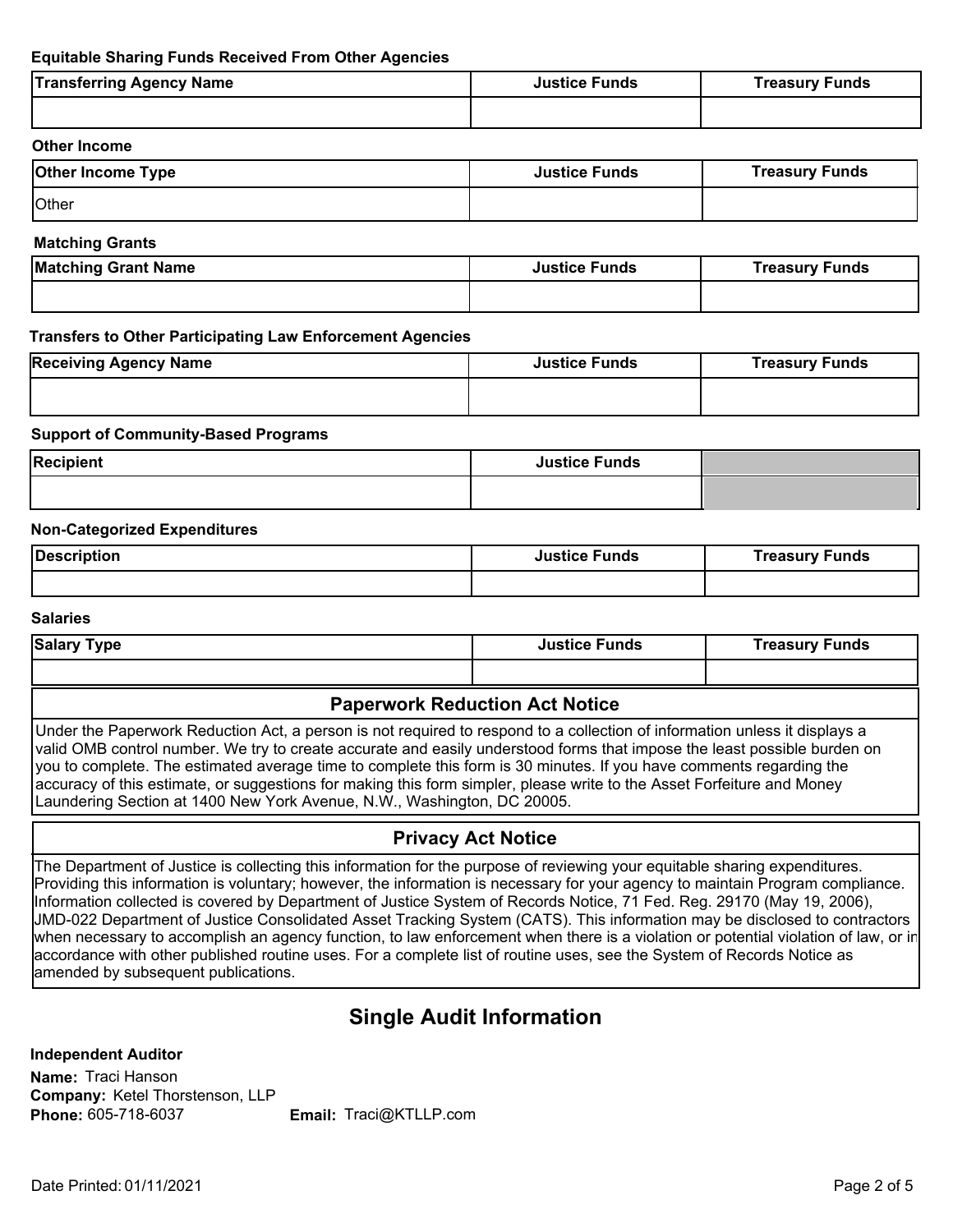**Were equitable sharing expenditures included on your jurisdiction's prior fiscal year's Schedule of Expenditures of Federal Awards (SEFA)?** 

|  | חח<br>ΙX |
|--|----------|
|--|----------|

**Prior year Single Audit Number Assigned by Harvester Database: 849085**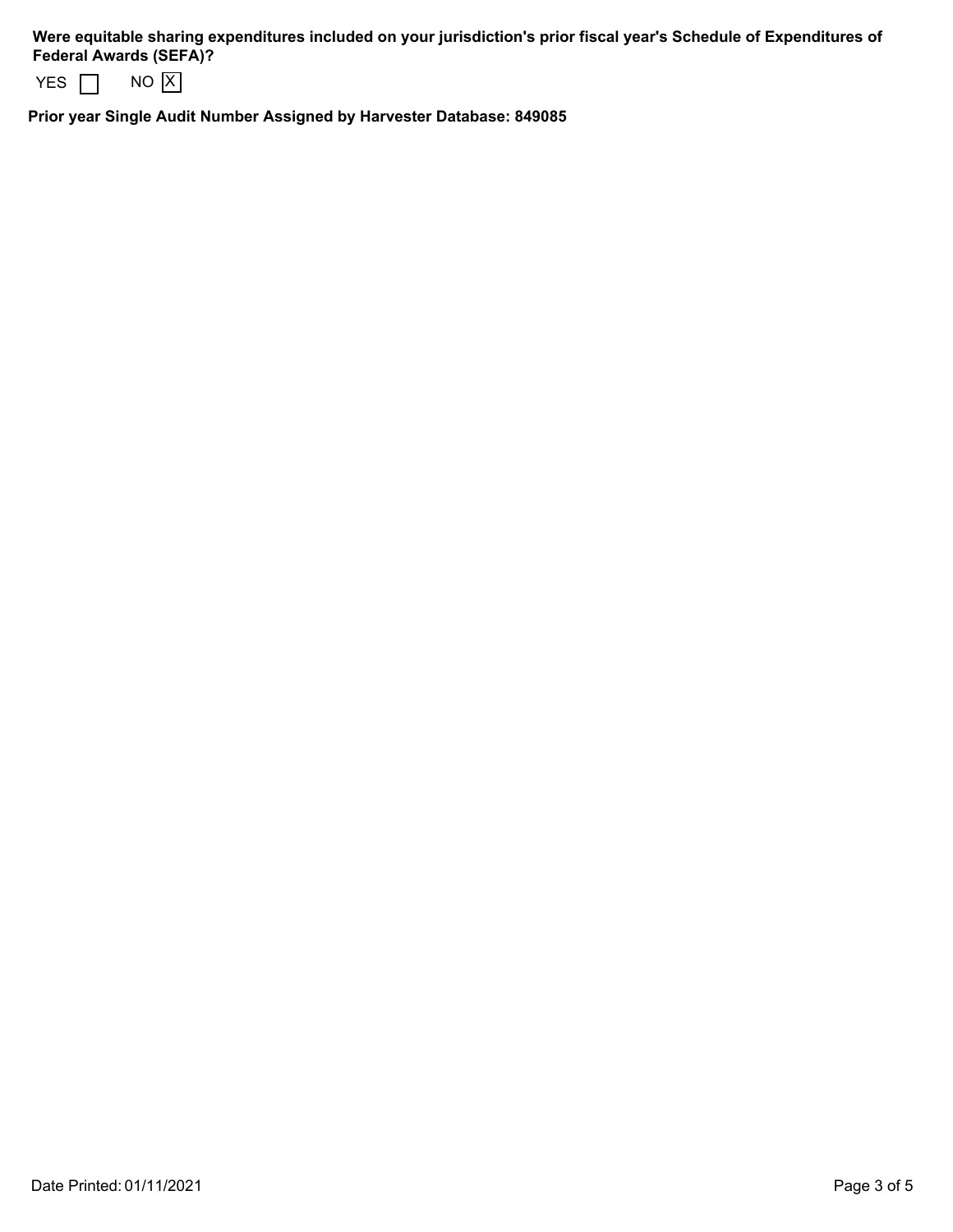# **Affidavit**

Under penalty of perjury, the undersigned officials certify that they have read and understand their obligations under the *Guide to Equitable Sharing for State, Local, and Tribal Law Enforcement Agencies (Guide)* and all subsequent updates, this Equitable Sharing Agreement, and the applicable sections of the Code of Federal Regulations. The undersigned officials certify that the information submitted on the Equitable Sharing Agreement and Certification form (ESAC) is an accurate accounting of funds received and spent by the Agency.

The undersigned certify that the Agency is in compliance with the applicable nondiscrimination requirements of the following laws and their Department of Justice implementing regulations: Title VI of the Civil Rights Act of 1964 (42 U.S.C. § 2000d *et seq.*), Title IX of the Education Amendments of 1972 (20 U.S.C. § 1681 *et seq*.), Section 504 of the Rehabilitation Act of 1973 (29 U.S.C. § 794), and the Age Discrimination Act of 1975 (42 U.S.C. § 6101 *et seq*.), which prohibit discrimination on the basis of race, color, national origin, disability, or age in any federally assisted program or activity, or on the basis of sex in any federally assisted education program or activity. The Agency agrees that it will comply with all federal statutes and regulations permitting federal investigators access to records and any other sources of information as may be necessary to determine compliance with civil rights and other applicable statutes and regulations.

# **Equitable Sharing Agreement**

This Federal Equitable Sharing Agreement, entered into among (1) the Federal Government, (2) the Agency, and (3) the Agency's governing body, sets forth the requirements for participation in the federal Equitable Sharing Program and the restrictions upon the use of federally forfeited funds, property, and any interest earned thereon, which are equitably shared with participating law enforcement agencies. By submitting this form, the Agency agrees that it will be bound by the *Guide* and all subsequent updates, this Equitable Sharing Agreement, and the applicable sections of the Code of Federal Regulations. Submission of the ESAC is a prerequisite to receiving any funds or property through the Equitable Sharing Program.

**1. Submission.** The ESAC must be signed and electronically submitted within 60 days of the end of the Agency's fiscal year. Electronic submission constitutes submission to the Department of Justice and the Department of the Treasury.

**2. Signatories.** The ESAC must be signed by the head of the Agency and the head of the governing body. Examples of Agency heads include police chief, sheriff, director, commissioner, superintendent, administrator, county attorney, district attorney, prosecuting attorney, state attorney, commonwealth attorney, and attorney general. The governing body head is the head of the agency that appropriates funding to the Agency. Examples of governing body heads include city manager, mayor, city council chairperson, county executive, county council chairperson, administrator, commissioner, and governor. The governing body head cannot be an official or employee of the Agency and must be from a separate entity.

**3. Uses.** Shared assets must be used for law enforcement purposes in accordance with the *Guide* and all subsequent updates, this Equitable Sharing Agreement, and the applicable sections of the Code of Federal Regulations.

**4. Transfers.** Before the Agency transfers funds to other state or local law enforcement agencies, it must obtain written approval from the Department of Justice or Department of the Treasury. Transfers of tangible property are not permitted. Agencies that transfer or receive equitable sharing funds must perform sub-recipient monitoring in accordance with the Code of Federal Regulations.

**5. Internal Controls.** The Agency agrees to account separately for federal equitable sharing funds received from the Department of Justice and the Department of the Treasury, funds from state and local forfeitures, joint law enforcement operations funds, and any other sources must not be commingled with federal equitable sharing funds.

The Agency certifies that equitable sharing funds are maintained by the entity that maintains the Agency's appropriated or general funds and agrees that the funds will be subject to the standard accounting requirements and practices employed by the Agency's jurisdiction in accordance with the requirements set forth in the *Guide,* any subsequent updates, and the Code of Federal Regulations, including the requirement to maintain relevant documents and records for five years.

The misuse or misapplication of equitably shared funds or assets or supplantation of existing resources with shared funds or assets is prohibited. The Agency must follow its jurisdiction's procurement policies when expending equitably shared funds. Failure to comply with any provision of the *Guide*, any subsequent updates, and the Code of Federal Regulations may subject the Agency to sanctions.

**6. Single Audit Report and Other Reviews.** Audits shall be conducted as provided by the Single Audit Act Amendments of 1996 and OMB Uniform Administrative Requirements, Costs Principles, and Audit Requirements for Federal Awards. The Agency must report its equitable sharing expenditures on the Schedule of Expenditures of Federal Awards (SEFA) under Catalog of Federal Domestic Assistance number 16.922 for Department of Justice and 21.016 for Department of the Treasury. The Department of Justice and the Department of the Treasury reserve the right to conduct audits or reviews.